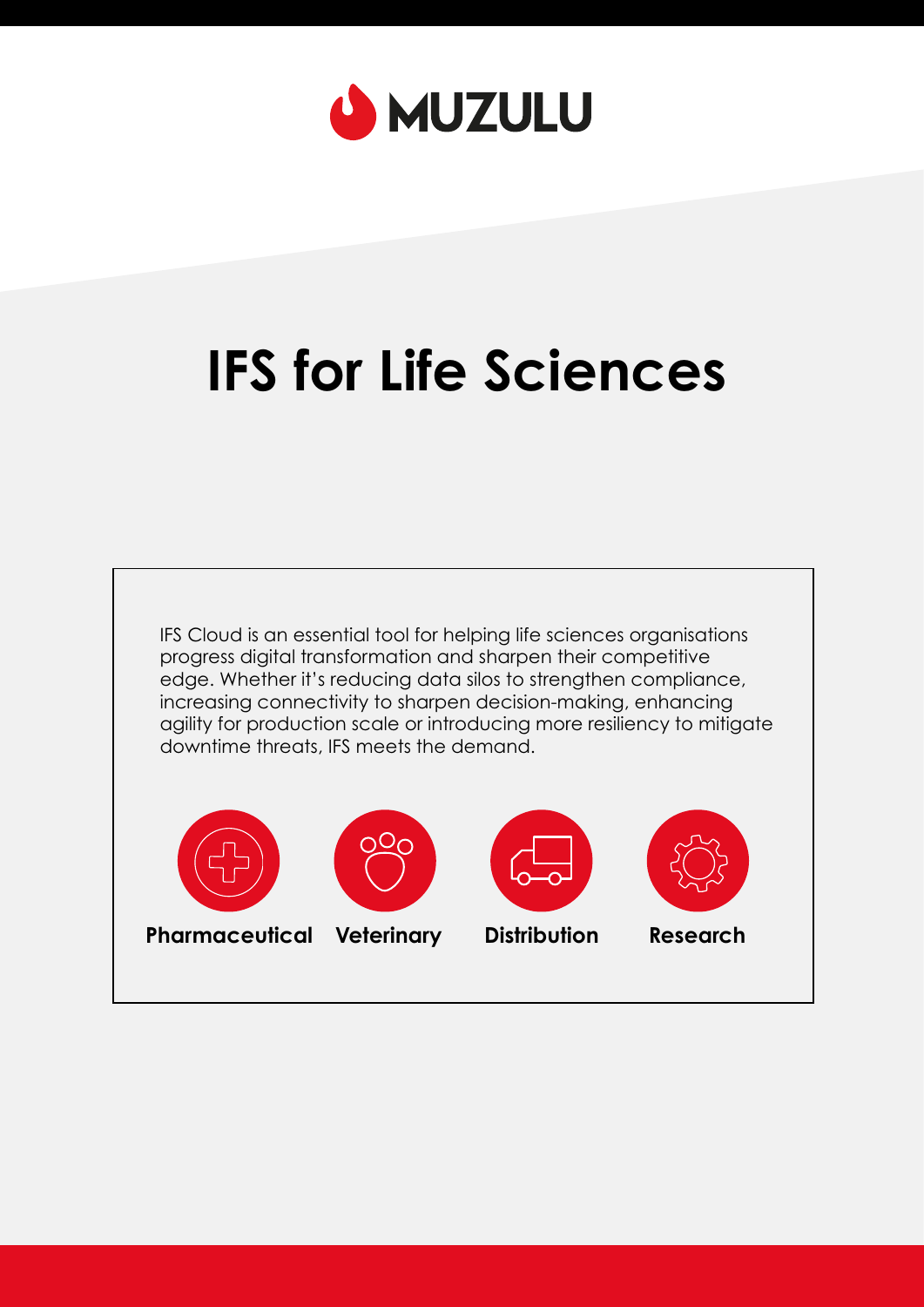

# **IFS Features for Life Sciences**

Operations and digital transformation projects in life sciences require additional QA and traceability to adhere to industry regulations including 21 CFR Part 11, MHRA standards and EU Annex 11 requirements. Companies are often unable to realise expected outcomes on schedule and face significant re-validation efforts as a result.

Harnessing the specific capabilities of IFS Cloud overcomes these challenges and allows a faster time to value and digitisation. Giving life sciences businesses the broad scope and deep functionality required to operate safely, sustainably and competitively in a tightly regulated environment.



**Drive Efficiency** 

Expedite decision making processes and grasp every opportunity with connected data.



**Control Costs** 

Unparalleled insight into supply chain status including inventory and demand cycles.



**Empower Innovation** 

Advancements in Machine Learning and Predictive Analytics uncover new possibilities.





#### **Prioritise Customers**

Sharpen your offering with customer-specific solutions for no extra risk or cost.

#### **Safeguard Sustainability**

Use real-time, real-life data to see when energy consumption and OEE can improve.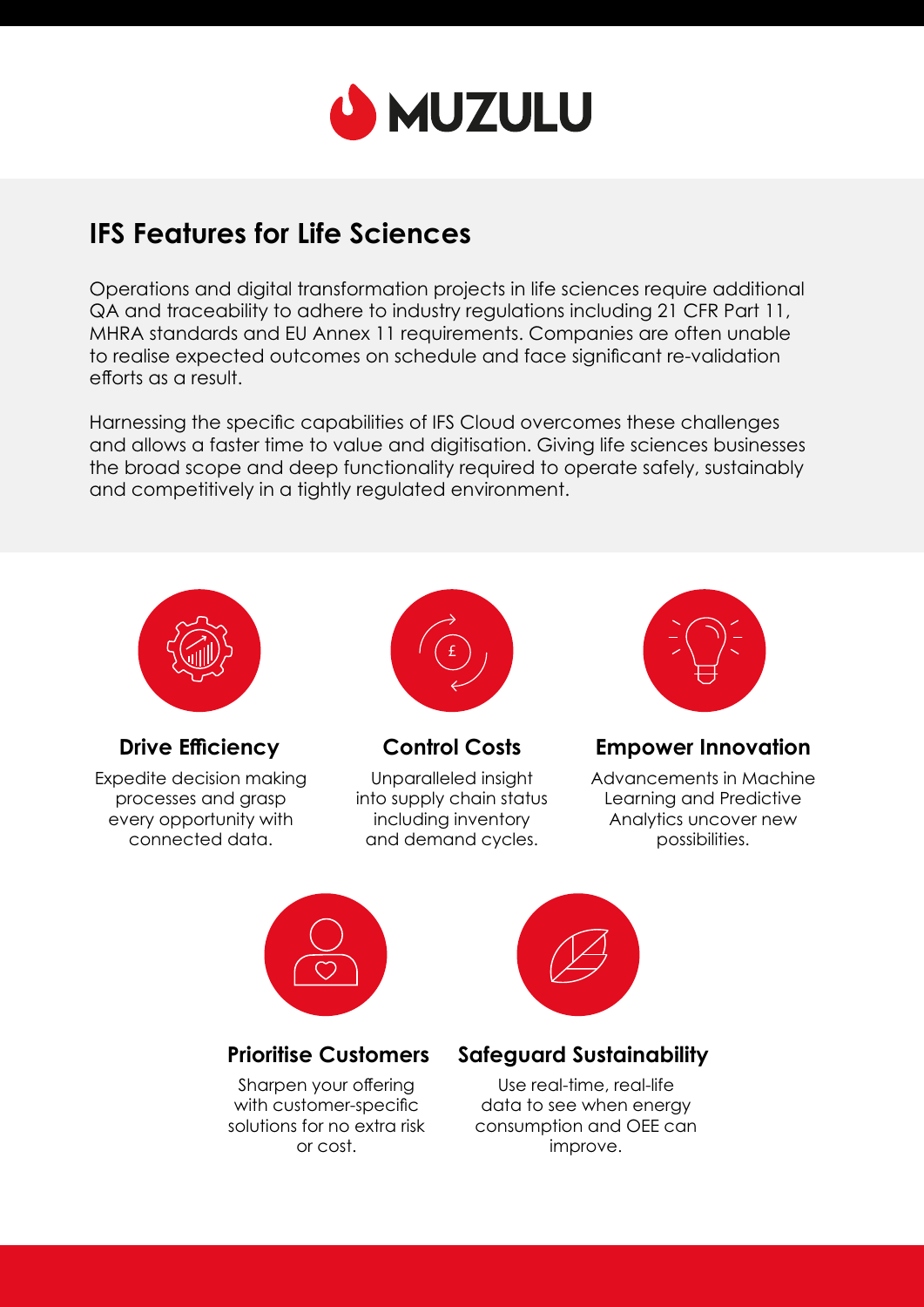

# **LIFE SCIENCES SOLUTION MAP**

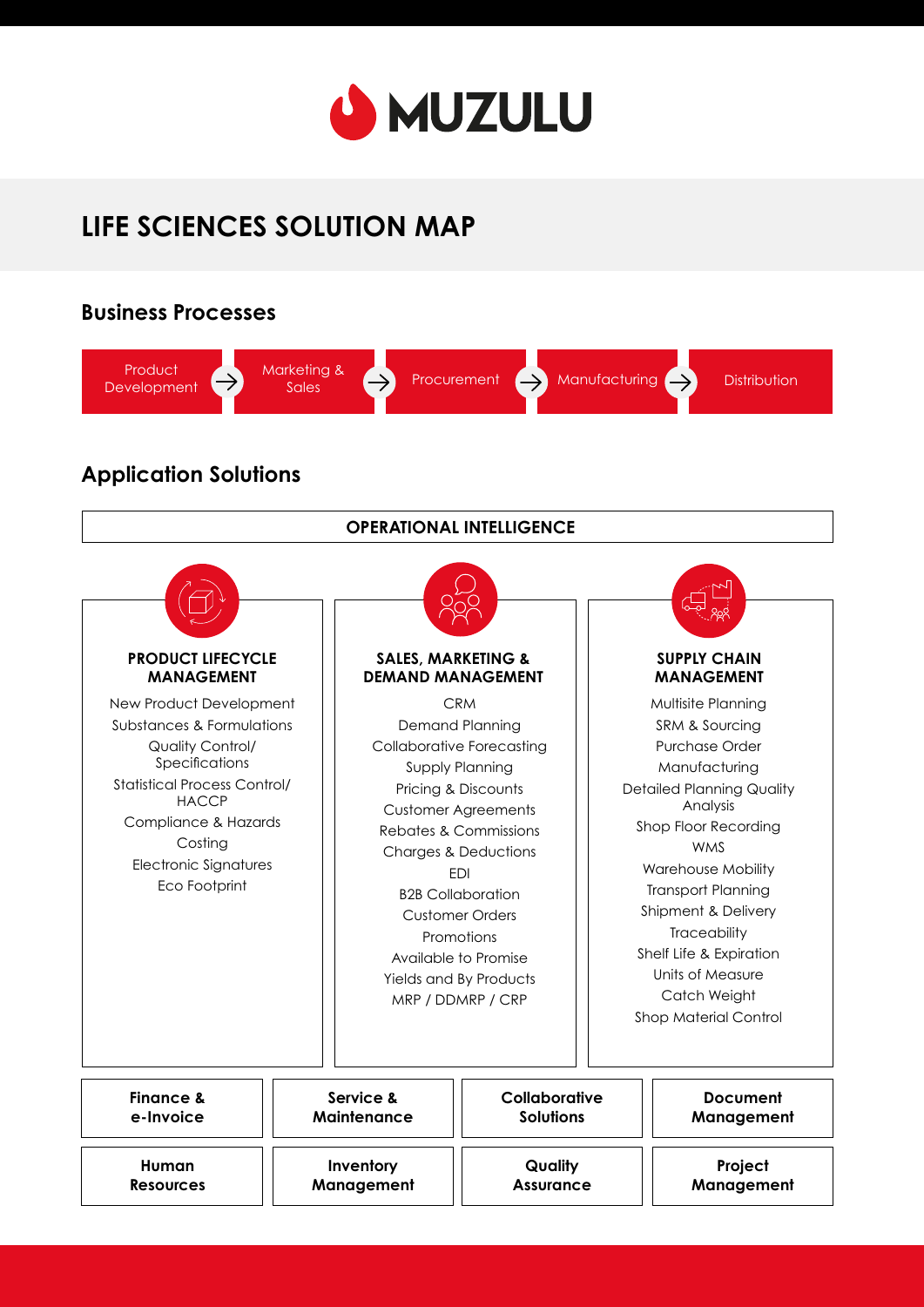

# **Why Muzulu for your Implementation or Upgrade?**

Muzulu's team has a long history of helping manufacturers achieve business improvement through the successful deployment of IFS ERP solutions.

Our longstanding experience and sharp understanding of both IFS and digital transformation enablement means we are best placed to build a solution totally in sync with your challenges and opportunities. We truly do understand every capability, quirk, best practice and optimisation, and all in the context of life sciences.